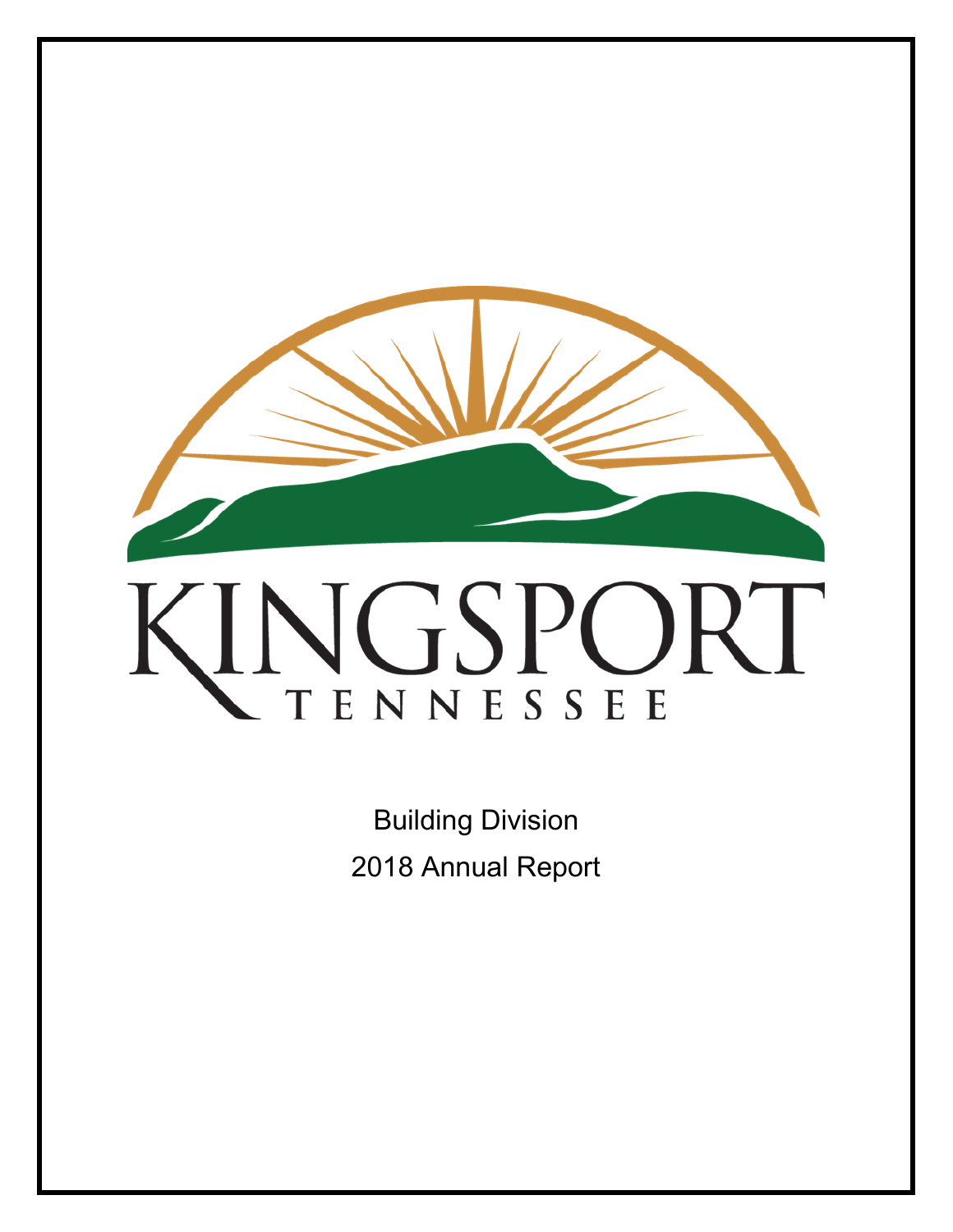The Kingsport Building Division issues an annual report at the end of each of calendar and fiscal year to summarize the department's activities regarding permitting, inspections, and substandard housing abatement. The report is also a useful tool in tracking and analyzing changes in the construction industry over time.

This report includes a review of all permits issued, a breakdown of new housing starts, a summary of inspections completed, a comparative revenue analysis, and a discussion on code enforcement activities regarding dilapidated dwellings. Spreadsheets and charts are included to provide a visual representation of the data.

# **STAFF**

Keith Bruner – Building Official Chris Ferrell – Senior Electrical Inspector Joel Spencer – Building Inspector II Josh Martin – Building Inspector I Kristen Hodgson – Secretary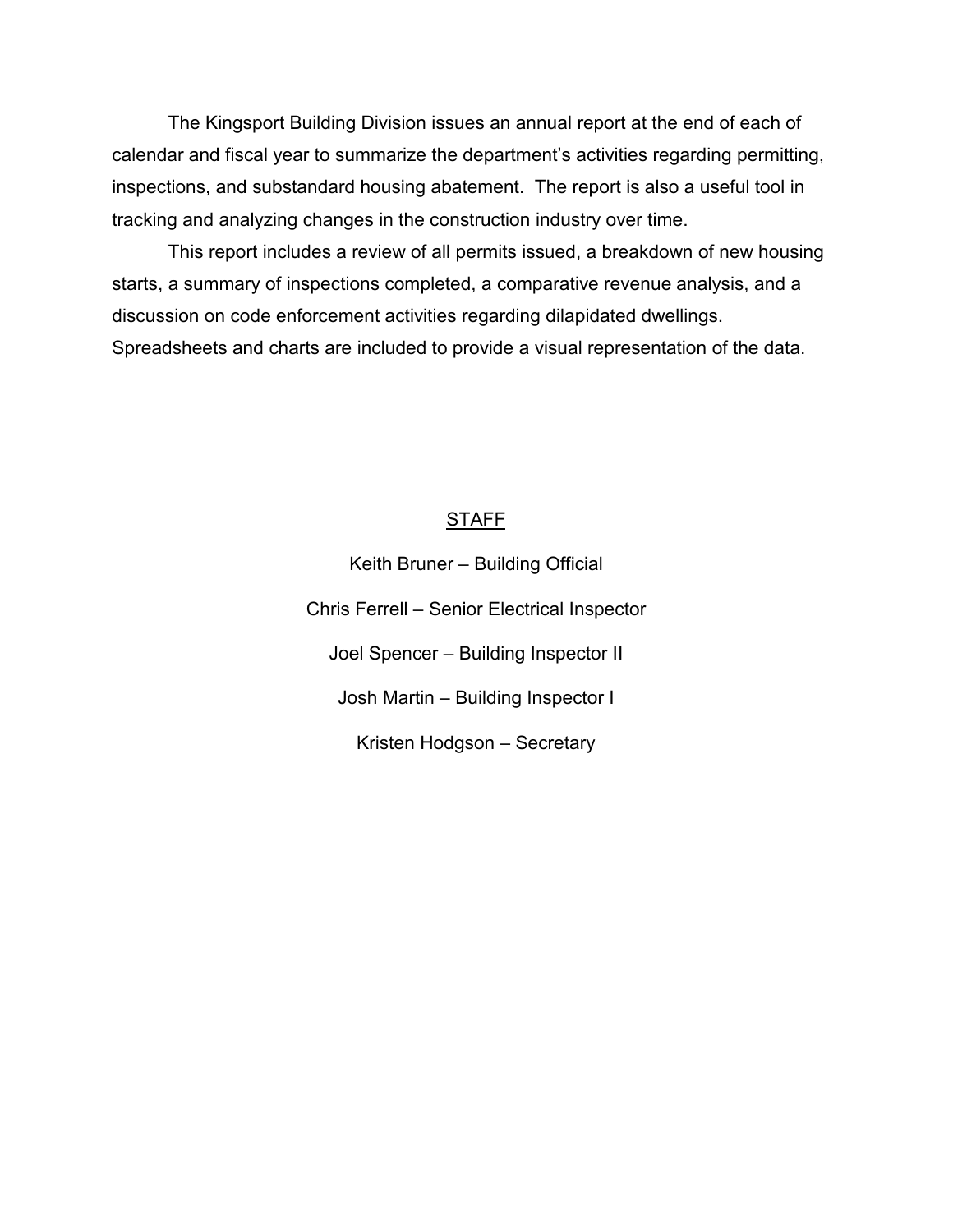## **PERMITS**

Building permits are issued for all new construction, additions and alterations to existing structures, and the installation of accessory structures such as carports and storage sheds. The valuation of permits is based on the estimated construction cost, not the market value of the property upon completion of construction.

The total estimated construction cost declined from \$138,458,410 for 527 building permits in 2017 to \$108,486,302 for 497 building permits in 2018.

The top five building permits represent investments by Eastman Chemical Company, Eastman Credit Union, and Kingsport Housing and Redevelopment Authority.

| Eastman     | \$15,350,012 | New Industrial Building                  |
|-------------|--------------|------------------------------------------|
| ECU         | \$11,029,928 | S Wilcox Dr New Corporate Office         |
| <b>KHRA</b> | \$10,745,767 | <b>Cloud Apartments Renovation</b>       |
| Eastman     | \$8,391,983  | New Industrial Building                  |
| <b>KHRA</b> | \$3,371,488  | <b>Holly Hills Apartments Renovation</b> |

Building permits are just one category of permits issued each year. Other categories include electrical, mechanical, plumbing, and miscellaneous permits. Miscellaneous permits include advertising banners and signs, demolitions, and event tents.

A grand total of 2,479 permits were reviewed, processed, and issued in 2018, compared to the 2,442 permits issued in 2017. The permits were categorized as:

|                              | 2017  | 2018  |
|------------------------------|-------|-------|
| <b>Building Permits</b>      | 527   | 497   |
| <b>Electrical Permits</b>    | 643   | 702   |
| <b>Mechanical Permits</b>    | 535   | 501   |
| <b>Plumbing Permits</b>      | 602   | 657   |
| <b>Miscellaneous Permits</b> | 135   | 122   |
| TOTAL:                       | 2.442 | 2.479 |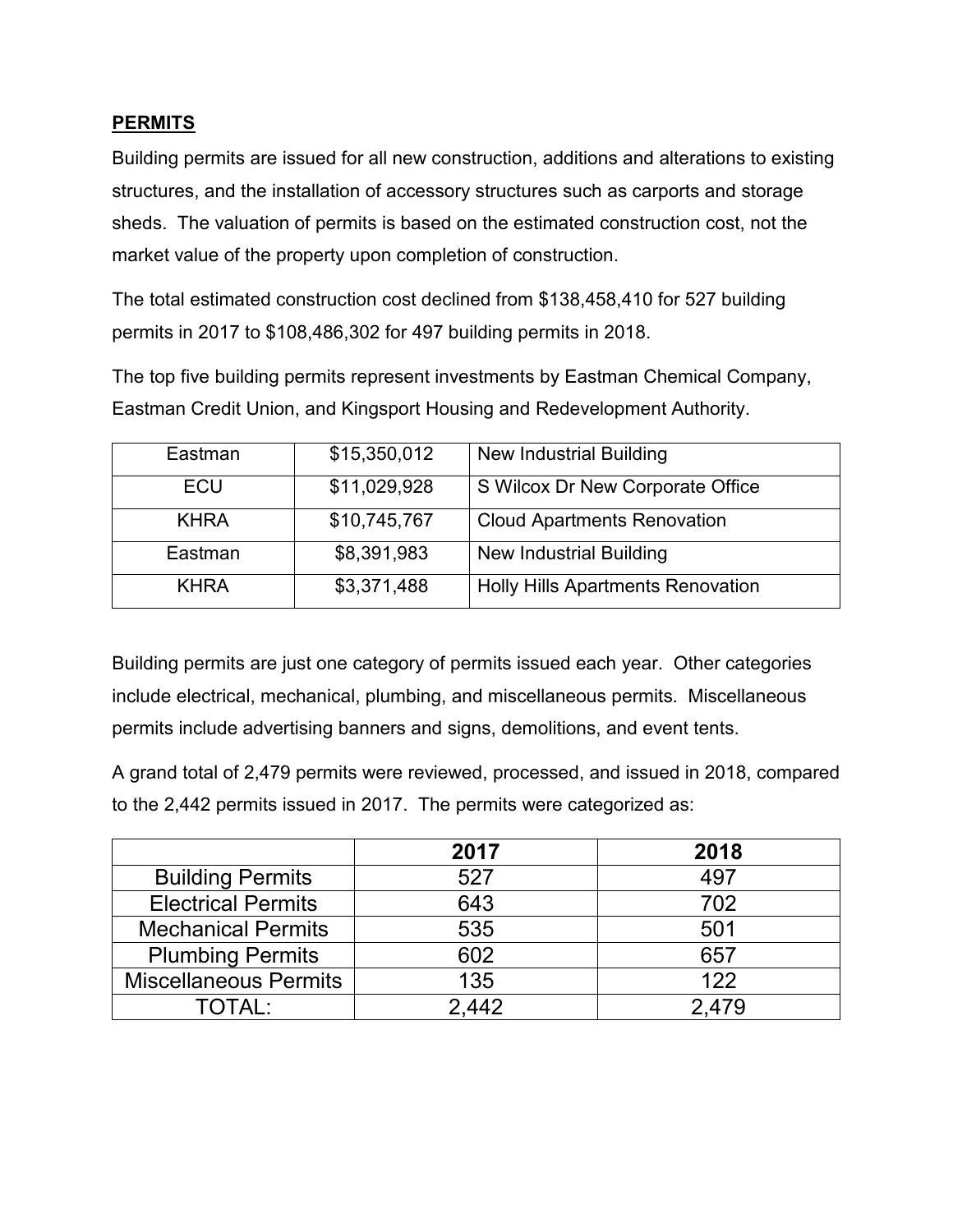The following table compares the building permits issued in 2017 and 2018.

|                                      | 2017           |               | 2018           |               |
|--------------------------------------|----------------|---------------|----------------|---------------|
|                                      | Count          | Value         | Count          | Value         |
| <b>RESIDENTIAL PERMITS:</b>          |                |               |                |               |
| <b>Accessory Structures</b>          | 120            | \$2,125,709   | 103            | \$1,463,644   |
| <b>Residential Additions</b>         | 23             | 701,827       | 28             | 1,024,508     |
| <b>Residential Alterations</b>       | 91             | 2,787,185     | 79             | 2,267,327     |
| New Single-Family                    | 102            | 22,092,759    | 86             | 19,598,709    |
| <b>New Multi-Family</b>              | $\overline{4}$ | 26,334,000    | $\mathbf{1}$   | 400,000       |
| <b>New Duplex</b>                    | $\overline{2}$ | 240,000       |                |               |
| <b>Residential Roofs</b>             | 50             | 272,307       | 58             | 349,808       |
| <b>COMMERCIAL PERMITS:</b>           |                |               |                |               |
| <b>Commercial Additions</b>          | $\overline{4}$ | 1,435,000     | 3              | 1,184,500     |
| <b>Commercial Alterations</b>        | 60             | 19,723,572    | 78             | 34,969,529    |
| <b>Adds/Alts Churches</b>            | 3              | 186,911       | 3              | 34,814        |
| <b>Additions/Alterations Schools</b> | 1              | 19,812,354    | $\overline{2}$ | 632,200       |
| <b>New Church/Religious</b>          | $\overline{1}$ | 200,000       | $\mathbf{1}$   | 130,000       |
| New Hospital/Nursing Home            | $\overline{2}$ | 23,800,000    |                |               |
| <b>New Industrial</b>                | 3              | 4,232,746     | $\overline{2}$ | 23,741,995    |
| <b>New NonResidential/Public</b>     | 1              | 4,186,000     |                |               |
| <b>New Profess/Medical/Bank</b>      | $\overline{2}$ | 825,000       | $\overline{2}$ | 12,713,228    |
| <b>New Retail/Restaurant</b>         | 3              | 3,449,368     | $\overline{2}$ | 2,139,133     |
| New School/Museum/Library            |                |               |                |               |
| <b>New Service Station</b>           | 1              | 125,000       | $\overline{2}$ | 3,005,000     |
| <b>New Social/Amusement</b>          | $\overline{1}$ | 5,000         | $\mathbf{1}$   | 393,000       |
| <b>New Structure/Pool/Dock</b>       |                |               |                |               |
| <b>Commercial Roof</b>               | 24             | 878,436       | 20             | 816,482       |
| <b>OTHER:</b>                        |                |               |                |               |
| <b>Communication Tower</b>           | $6\phantom{1}$ | 122,465       | 8              | 221,865       |
| <b>Foundation Only</b>               | 13             | 2,164,450     | $\overline{7}$ | 2,216,584     |
| Grading                              | $\mathfrak{S}$ | 2,174,221     | $\overline{7}$ | 786,694       |
| Non-Housekeeping Shelters            | 7              | 584,100       | 4              | 397,282       |
| <b>TOTAL</b>                         | 527            | \$138,458,410 | 497            | \$108,486,302 |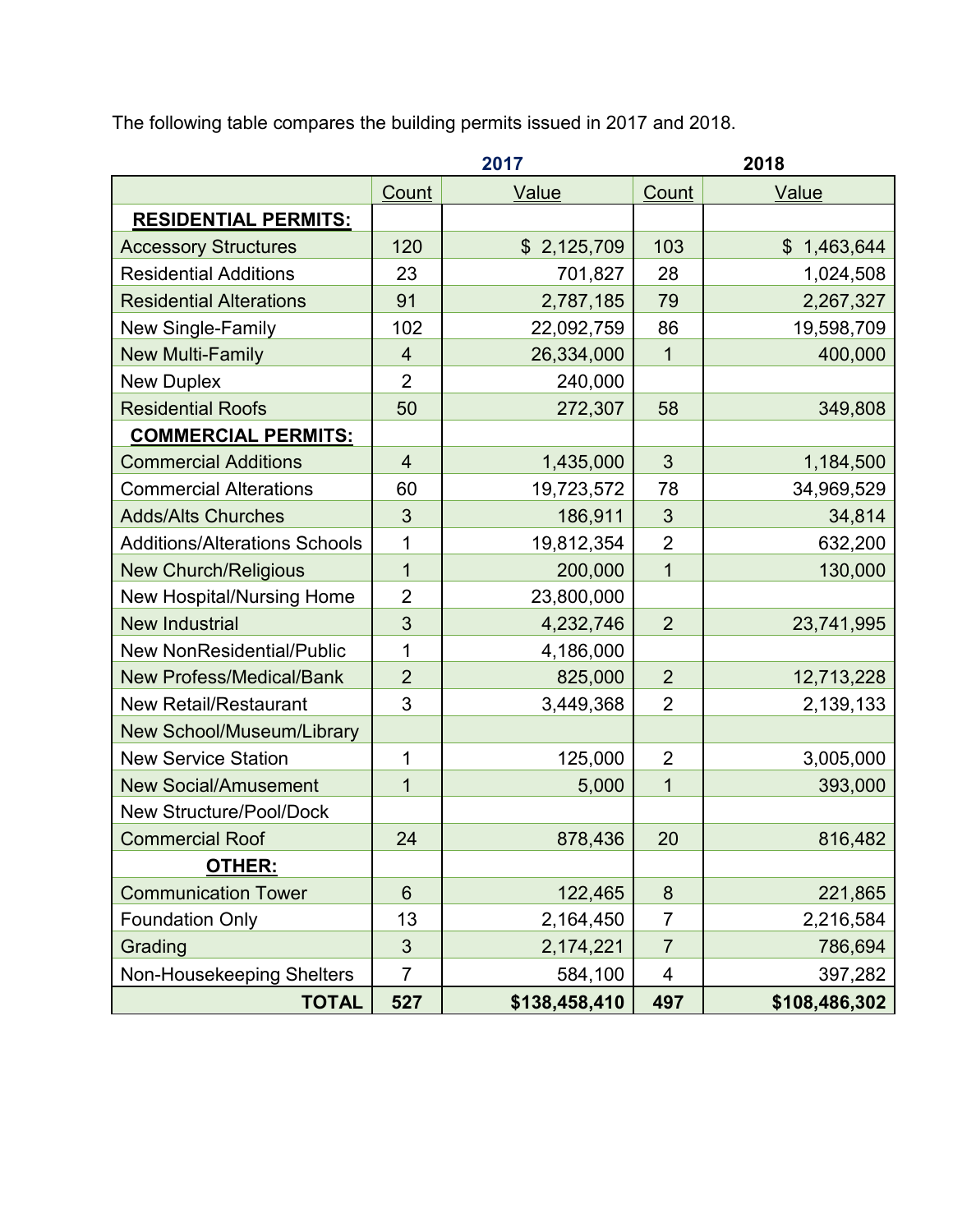#### **COMMERCIAL**

Thirteen permits valued at \$42,126,638 were issued for new commercial projects. One of the largest projects was for Planet Fitness on Jack White Drive, including site work, the total construction cost was \$2,149,435. In addition to the new corporate office located on S Wilcox Drive, Eastman Credit Union also permitted a branch on W Stone Drive valued at \$1,683,300. Other significant projects include two new service stations, an Ingle's Gas Express valued at \$1,605,000 and Weigel's on W Stone Drive for \$1,400,000; and two tire centers on E Stone Drive, with Firestone Complete Auto Care permitted for \$1,200,000 and Discount Tire Store for \$939,133. The following chart illustrates the value of new commercial projects by category.

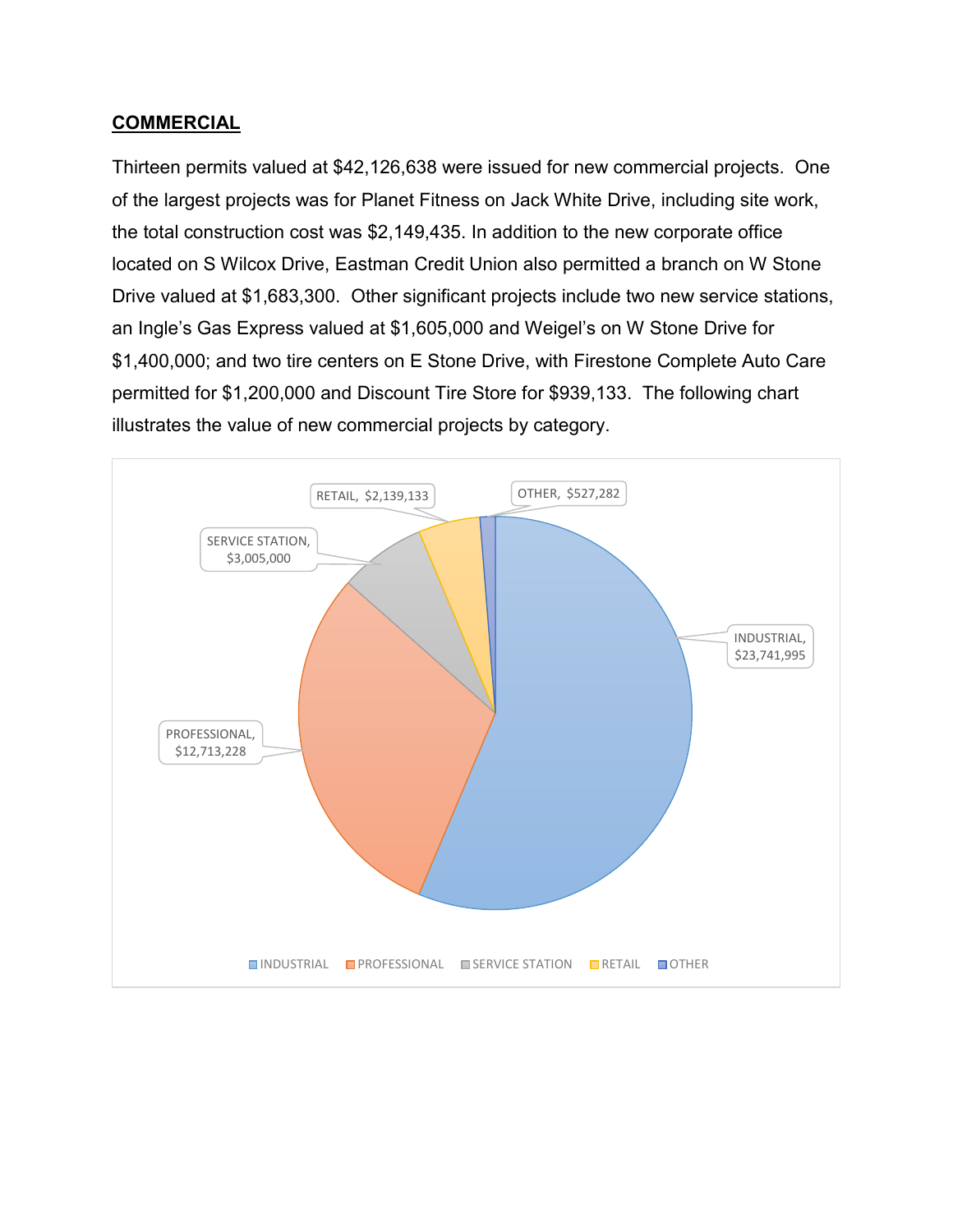Eighty-two permits were issued for commercial alterations and additions, with a total value of \$36,154,029. Five McDonald's restaurants were renovated with a total construction cost of \$1,400,000. Some of the largest projects were:

| <b>Ballad Health Infusion Therapy</b>        | \$2,476,000 |  |  |
|----------------------------------------------|-------------|--|--|
| Hampton Inn                                  | \$1,604,138 |  |  |
| <b>Goodwill Industries</b>                   | \$1,200,000 |  |  |
| <b>Kingsport Press Credit Union</b>          | \$810,500   |  |  |
| Health South Rehab Hospital                  | \$745,410   |  |  |
| <b>Associated Oral &amp; Implant Surgery</b> | \$724,012   |  |  |
| <b>Chantz Scott Kia</b>                      | \$495,721   |  |  |

# **RESIDENTIAL**

New housing starts are indicative of the growth and stability of an area. Eighty-nine permits were issued for new single-family dwellings with a total construction value of \$20,569,749. Although this is a decline from the previous year's 102 permits valued at \$22,092,759; the average cost per home increased from \$216,596 to \$231,121. The largest single-family home permit was valued at \$810,000

Leading the residential development was the Edinburgh community in Rock Springs with 32 new housing starts. Chase Meadows permitted eight new homes; while Anchor Point, Old Island, and Polo Fields each added five new homes. Three new homes were permitted in Harmony Ridge and the new Cherokee Bend development.

The most prolific builder was Patterson Homes with 32 new housing starts, followed by Orth Construction Company with 21. Boyle Builders, Trumark Construction, and TS Designs and Renovations each permitted three new homes.

There was one new apartment building permitted on Arch Street, valued at \$400,000 with six units.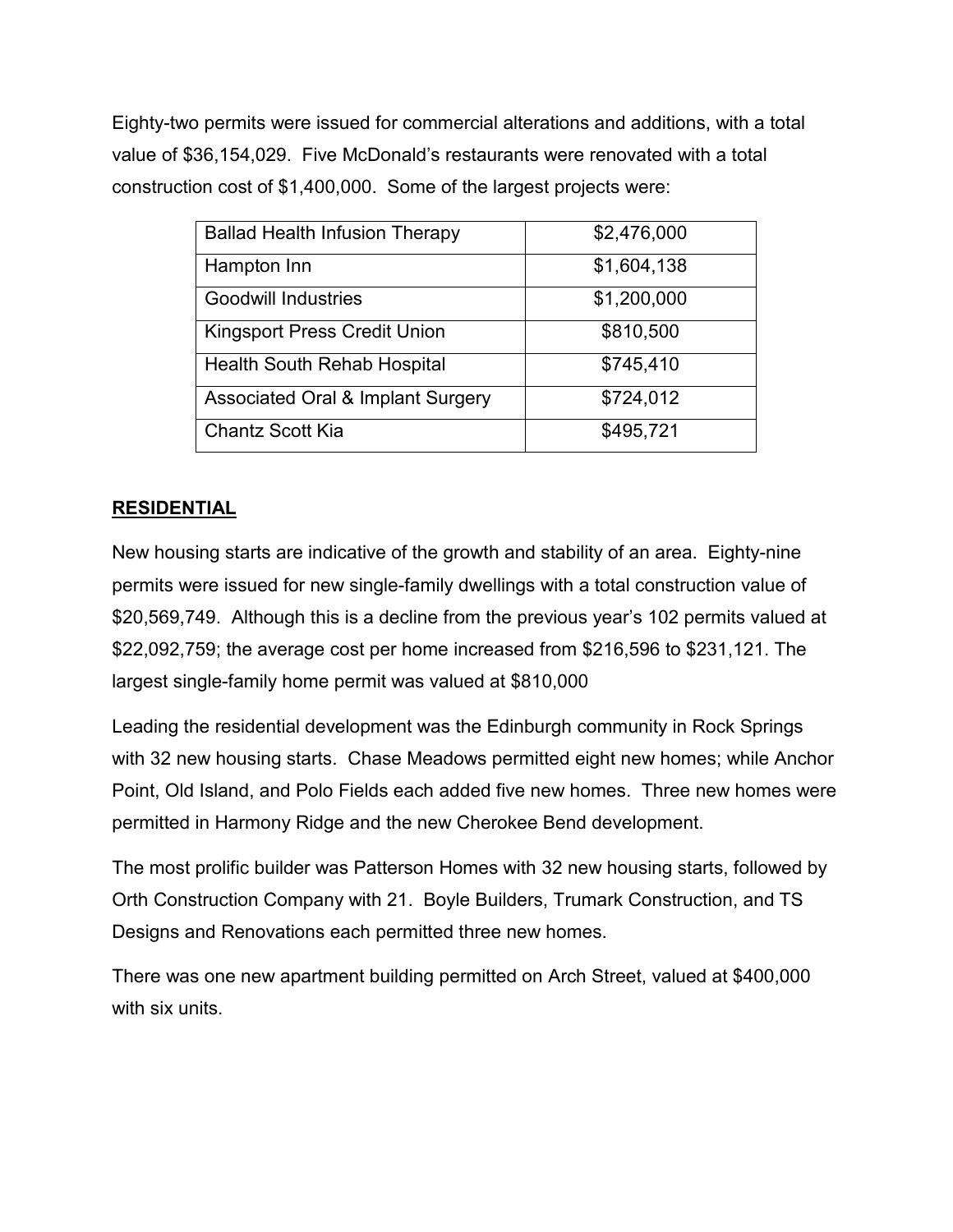#### **INSPECTIONS**

Inspectors performed 6,376 on-site construction inspections, an increase of 342 from the previous year.

Inspections are reported by category. There were 1,276 general building inspections performed, these include foundations and footings, framing, insulation, roofs, and final inspections. There were 2,232 electrical inspections; rough-in and final inspections are required for all new construction and renovation projects. Electrical service upgrades and meter replacements also require inspections. There were 1,143 mechanical inspections performed. The mechanical category is the most diverse, including everything from heat pump and furnace installation or replacement, ductwork, natural and propane gas accessories and piping, to commercial and industrial equipment. Plumbing permits accounted for 1,725 inspections. New construction and renovations require plumbing rough-in and final inspections. Also, all new or replacement sewer connections must be permitted and inspected. These totals reflect only construction related inspections on permitted projects. Additionally, in June the department began utilizing a new system to track code enforcement inspections**.** These inspections vary from responding to complaints from the code hotline to identifying unpermitted construction activity.From June through December, there were 125 such inspections.



Inspections performed in relation to permits issued over the past five years: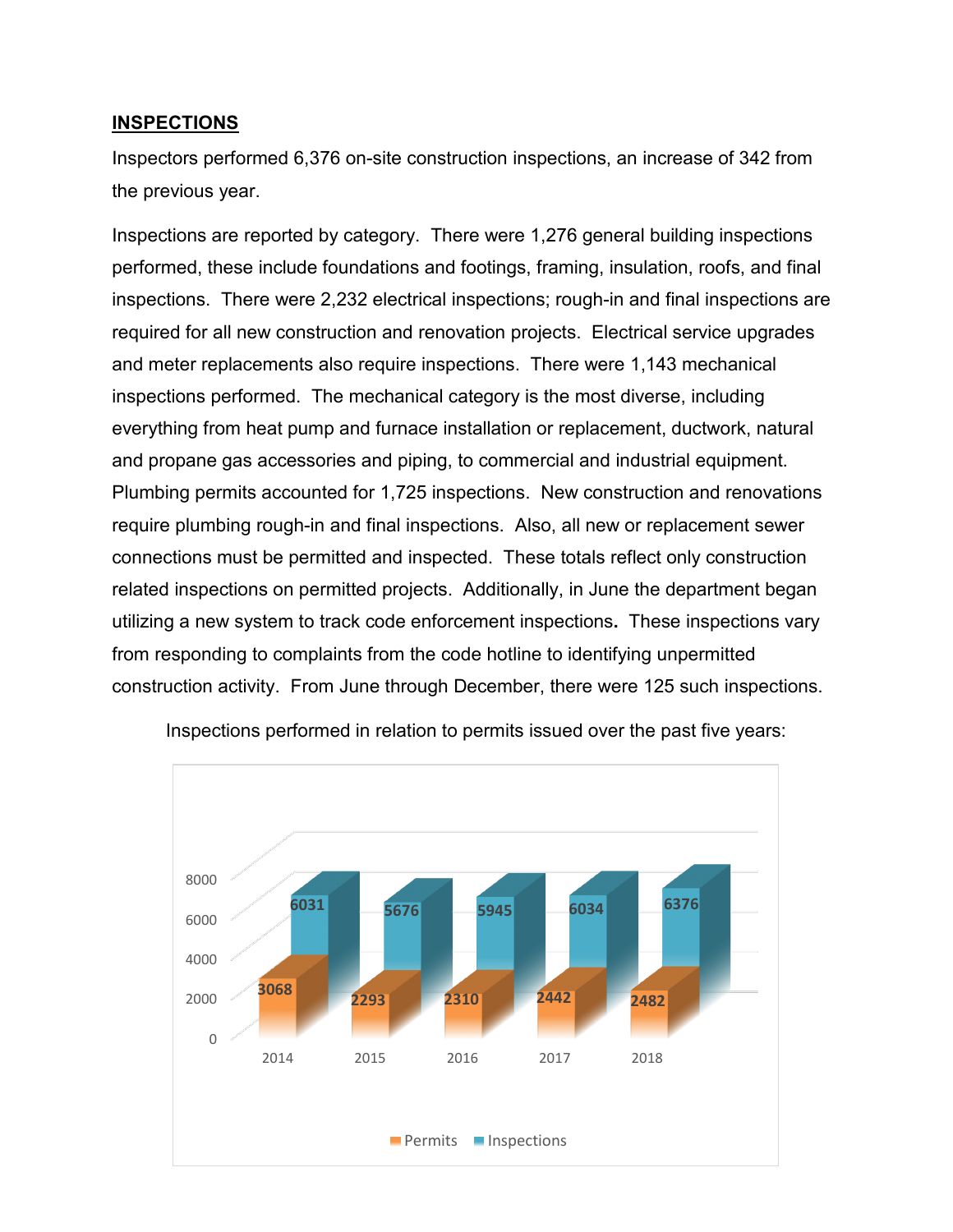## **REVENUE**

The annual revenue for the building division was \$501,534. Plans review fee account for \$13,699. Compared to the previous year's total of \$517,534, revenues decreased by \$16,240.

The following chart demonstrates the revenue trend over the past 5 years:



# **DILAPIDATED BUILDING ABATEMENT**

The Building Division is dedicated to improving our community through dilapidated building abatement. Suspect properties are identified through the cooperative efforts of inspectors, other city departments, and citizen complaints. Once a property has been targeted as unsafe, the department works with property owners to ensure the property is brought into code compliance for the safety of the neighborhood and citizens. While rehabilitation is the preferred outcome for such blighted properties, demolition is often